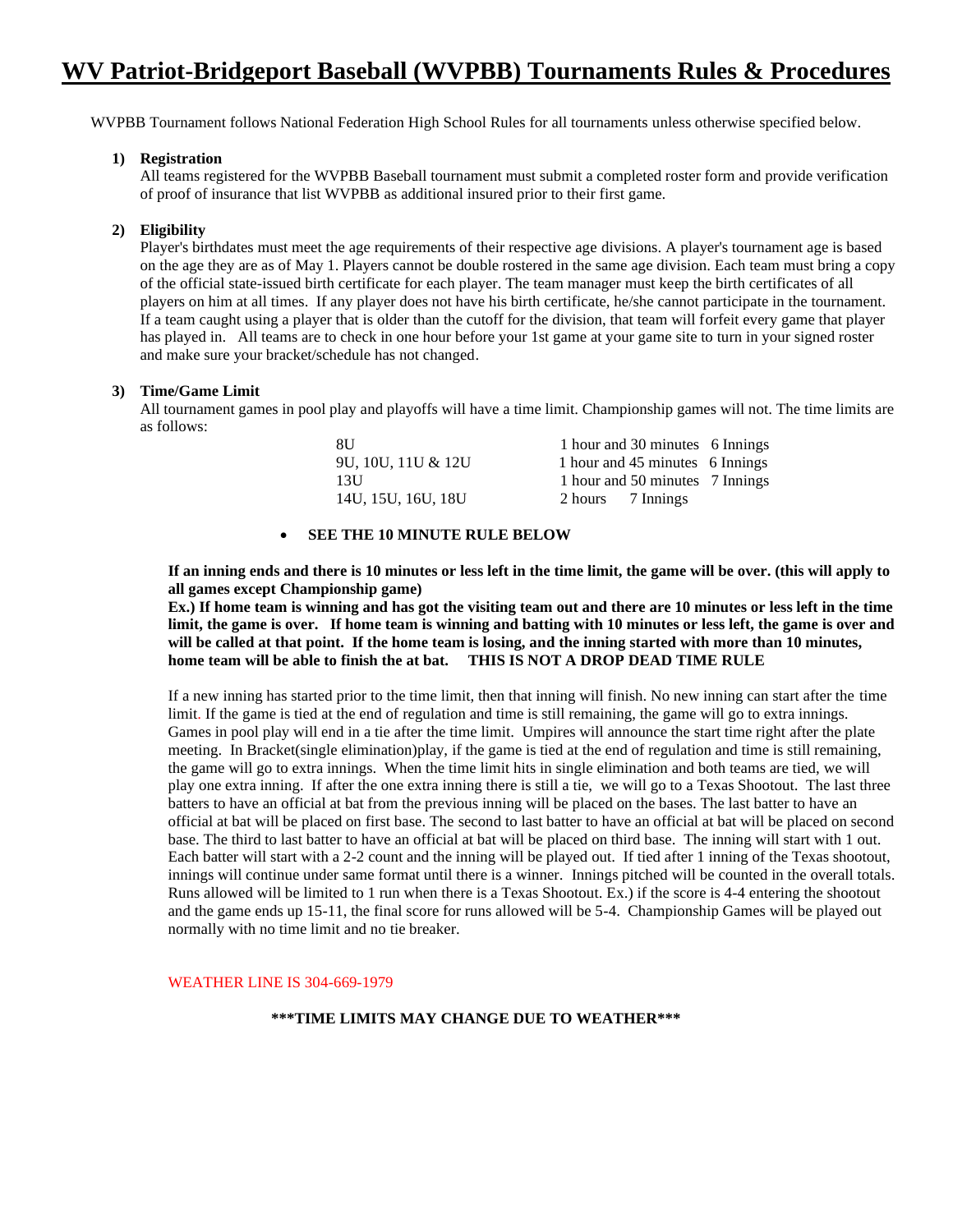# **4.) Playoffs/Tie Breakers**

Seeding results will be available on the website after completion of pool play.

In the event that teams are tied after pool play, the following process will be followed:

- A. Head to Head (only if 2 teams are tied. 3 or more, go to next tie breaker)
- B. Fewest Runs Allowed
- C. Run Differential (will be capped at  $+7-7$  per game)
- D. Coin Flip

# **5.) Pitching**

The amount of innings a pitcher can pitch through 4 games:

 $9 & 10's = 6$ ,  $11 & 12's = 6$ ,  $13's = 7$ ,  $14's = 8$ ,  $15$ ,  $16$ ,  $& 18's =$  unlimited

Teams that use Game Changer will be asked to share stats for verification.

Scorecards must be signed by both team managers to eliminate inning validation problems.

One additional inning per pitcher for every game played after 4 games. At the start of the 5th played game = 1 additional inning,  $6th = 1$  more inning, etc.

No Limit on the number of appearances

One pitch will be considered an inning pitched

Eight warm-ups to start, five thereafter

Once a player is removed from the mound, he/she cannot return to the mound in the same game. Second trip to the mound in the same inning results in removal of the pitcher.

If a player plays in 2 age divisions, pitching will be limited to the # of innings allowed per the actual age of the player – ex.)A player is 12 and plays on a 12u and 13u team, innings will be limited to 6.

If a team only plays 4 games – Extra inning for pitcher will be available in Game 4

If a pitcher goes over the # of innings and this is contested, the penalty will be:

- a.) If and when it is contested, the player is removed from the mound. Any pitches thrown to the current batter will be considered a balk/illegal pitch and runners will move up one base. The coach is removed for the remaining of the game.
- b.) The Manager of the offensive team has the option for the batter at the time the pitcher is removed to either take 1<sup>st</sup> base or continue to bat with a new count.
- c.) If it is caught after the game, the outcome of the game will stand. Once the game is complete, the innings may not be contested.

# **6.) Balks**

There will be no warnings on balk calls. Umpire discretion may be used on younger ages.

# **7.) Re-entry**

Defensive: Each team will be allowed unlimited substitutions in the field. A player does not have to be in the batting order to play the field.

Offensive: You may bat nine players, your entire lineup, or anywhere in between. Teams may have an EH(extra hitter) and/or may utilize a DH. After the start of the game you cannot change the number of batters you have, it must remain the same for the whole game. If you bat your entire lineup and a player should get thrown out, or injured, and no substitute (a player not in the batting order) remains then you must take an out in that spot. Once a sub bats or runs for a player in the batting order, then those two players are locked into that position. From then on one of those two must hit/run in that spot only.

A team must start with a minimum of 9 players but can finish with less.

# **8.) Home Team**

In pool play a coin flip will determine who the home team is. In playoffs and the championship the high seed will have their choice of being the home or visitor. If two teams should have the same seed, then a coin flip will determine home team.

# **9.) Scorekeeping**

A. Each team's manager must prepare 1 written copy of his lineup listing first and last names and numbers of all players and substitutes prior to each game. Lineups then must be provided to the opposing team's manager.

B. The Official Scorebook is to be kept by the home team. Both teams should confer after each inning to confirm the score.

C. A completed score sheet must be filled out and signed by both managers after each game and presented to the tournament director(s). The home team will be responsible for the score sheet. Coaches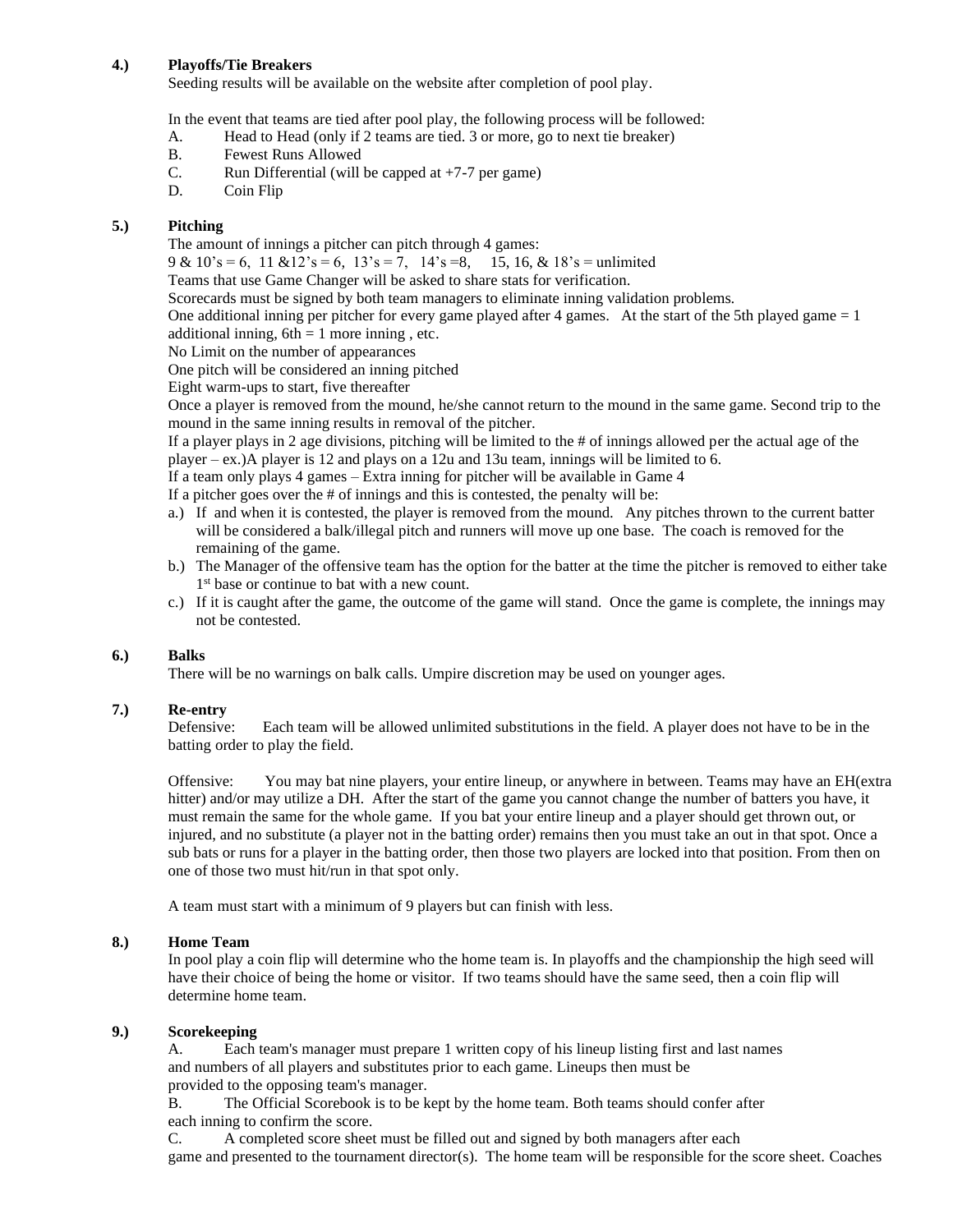may be asked to text in scores vs using the score sheet.

#### **Please make sure this is done so that we can make sure we stay on top of the scores and post the results ASAP.**

# **10.) Slide Rule**

A player may slide head first into all bases. In the event of a close play the runner must avoid contact. On double plays a runner must slide straight into the bag, not past the bag, or to the side to make contact. If a player does make contact sliding past the bag or to the side, then that player and the runner, to where the defensive player was trying to make the play, are out and the sliding player may be ejected. All close plays and slides are at the umpire's discretion.

## **11.) Baseball Cleats**

Metal spikes are allowed only in divisions 13U and older. Games played on field 3 at the Bridgeport Rec Complex: Pitchers must wear Tennis Shoes or Rubber Spikes on the Portable mound. NO METAL spikes on Turf fields(Loria, Bridge, etc)

# **12.) Bat Restrictions**

**WVPBB will not be changing the bat policy for 2022. We have adopted the new USABat stamped bat along with current bat rules – All bats that are USSSA, Little League, Cal Ripken, Pony, etc approved containing 1.15bpf stamp and the new USABat are approved**

#### **Exceptions to this rule:**

8U,9U,10U divisions all bats -5 or greater must be stamped BPF 1.15 USSSA or USA Baseball. There are no restrictions on weight or length as long as bat has "BPF 1.15" stamp

11U & 12U all bats -5 or greater must be stamped BPF 1.15 USSSA or USA Baseball. There are no restrictions on weight or length as long as bat has "BPF 1.15" stamp- this applies only if 11U & 12U are playing  $50/70$ 11U & 12U MUST not exceed 2 5/8" barrel bats and must contain the 1.15bpf stamp(USSSA or USA Baseball) if pitching distance is 46' mound

13U division all bats -5 or greater must be stamped BPF 1.15 USSSA or USA Baseball. There are no restrictions on weight or length as long as bat has "BPF 1.15" stamp

14U and older will follow WV High School Rules(BBCOR -3)

Bat rules apply to the age division you are playing in (not the age of the player or team)

If a player/team uses an illegal bat, the penalty will be:

- a.) Umpires will ask at the plate meeting prior to the game if both teams are properly equipped
- b.) If this is caught during the game, the bat will be removed and the batter at bat will be considered out.
- c.) If the illegal bat is contested after the game the outcome of the game will stand. Once the game is complete, the bat may not be contested.
- d.) If this happens during a 2<sup>nd</sup> game, the Manager will be removed from the remainder of the tournament

#### **13.) Protests**

- A. Judgment calls by the umpire cannot be protested, rules only may be protested, and must be decided before resuming play.
- B. A \$100 cash protest fee must be presented to the tournament director at the time of the protest.
- C. A protest is only "Official" if accompanied by the \$100 and done before the next pitch.
- D. Protests include questioning a player's age.
- E. If the protest is upheld, then the \$100 will be refunded.

#### **14.) Entry Refunds**

There will be no entry refunds for withdrawal from the tournament within 21 days of the start of the event. Refunds due to weather postponement will be calculated by the number of games played. The weather refunds will go as follows:

#### **3 Game Guarantee**

| 0 games played: | Entry fee minus a \$75 administrative fee |
|-----------------|-------------------------------------------|
| 1 game played:  | 50% of the entry fee                      |
| 2 games played: | No Refunds                                |

# **15.) Dugouts**

Please help keep the tournament fields and common areas clean. Please be sure to pick up all your team's trash after the game.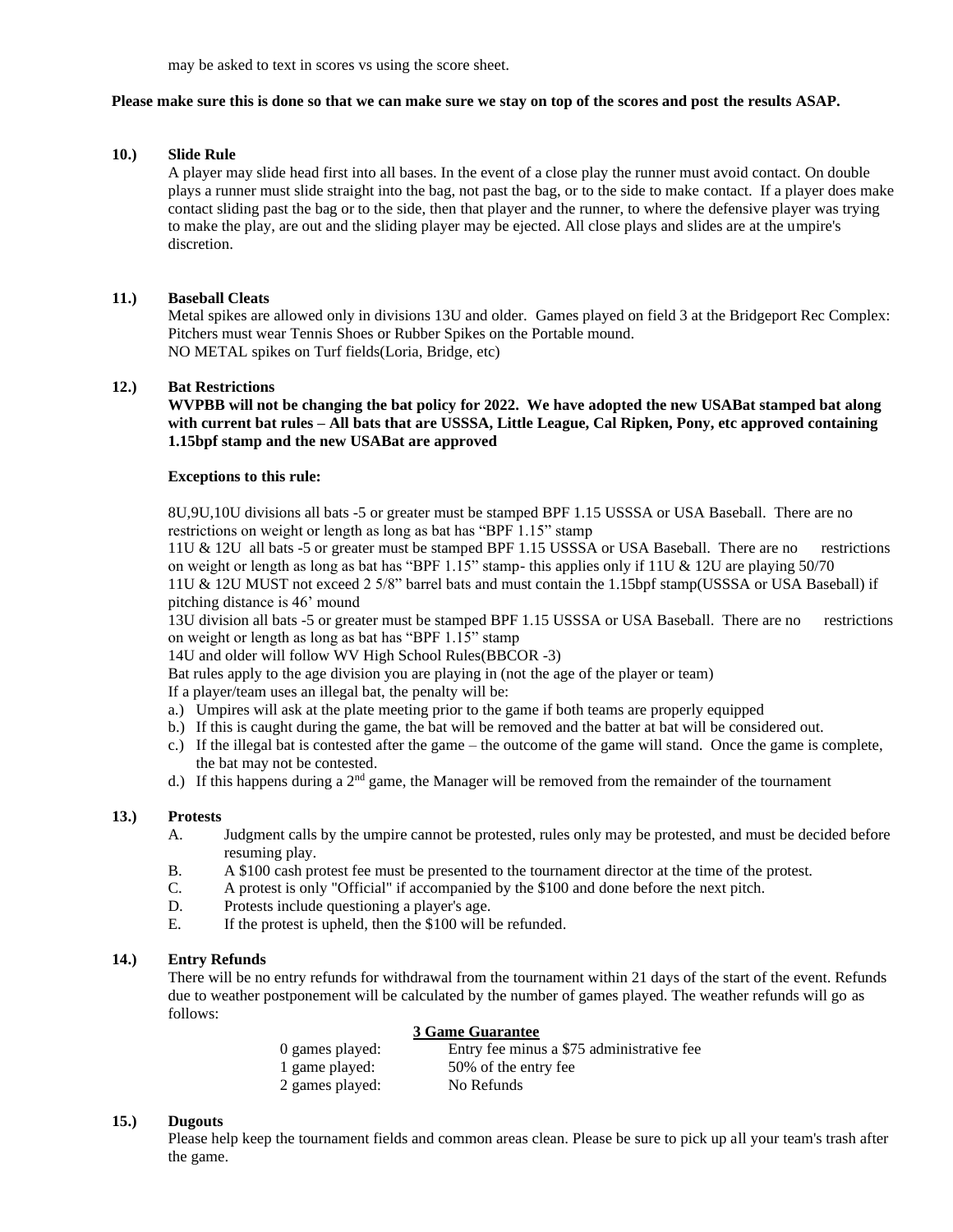# **16.) Ejections**

- A. All ejections are at the umpires' discretion.
- B. NO WARNINGS will be given to coaches, players, or fans for unsportsmanlike or unruly behavior.
- C. Upon ejection, the coach, player, or fan must completely leave the premises. Failure to comply will result in a team forfeit.
- D. Any coach, player, or fan ejected from more than one game will not be permitted on the premises for the rest of the tournament.

# **17.) Official Game**

All games are official after the completion of the 1st inning. If a game should be called due to darkness, or weather and the 1<sup>st</sup> inning has been completed and the game can be restarted, the game will restart where it left off. If the game is called due to weather, etc and will not be completed, and it is the middle of an inning, then the game will revert back to the score from the previous inning if the first inning has been completed.

## WEATHER LINE IS 304-669-1979

#### **\*\*\*TIME LIMITS MAY CHANGE DUE TO WEATHER\*\*\***

### **18.) Mercy Rule**

8U, 9U, 10U, 11U & 12U Age Divisions 12 after 3 innings 10 after 4 innings 8 after 5 innings

13U & UP Age Divisions 15 after 3 innings 12 after 4 innings 10 after 5 innings 8 after 6 innings

# **19.) Format Alterations**

WVPBB Tournaments reserves the right to alter, change, or abbreviate tournament formats, when necessary, in order to complete the tournament. This includes, but not limited to, shortening times limits in order to maintain the game schedule and to ensure all games. All changes, etc will be made at the Tournament Directors discretion.

#### **20.) Intentional Walk**

All ages do not have to throw a pitch. When play is live, just inform the umpire to put the batter on  $1<sup>st</sup>$  base.

#### **21.) Baseballs**

All teams are required to supply two "used" or "new" baseballs at the beginning of each game.

#### **22.) Courtesy Runners**

Courtesy Runners for pitcher and catcher must follow rule #7 and may be used regardless of # of outs. If there are no players available on the bench, then you may use the last recorded out as a courtesy runner.

#### **23.) Division Rules**

13 & UP divisions will play leads and steals. 8, 9 & 10'S will play no lead offs and will not play drop  $3^{rd}$  strike. 11 & 12's will play lead offs at 70'/ no lead offs at 60'- 11 & 12's will play drop  $3^{rd}$  strike rule at both distances

| *8, 9, 10,11 & 12 Yr. Olds 11 & 12 Yr Olds |               | 13 Yr. Olds** | 14 & UP       |
|--------------------------------------------|---------------|---------------|---------------|
| 60' bases                                  | $70'$ bases   | 80' bases     | 90' bases     |
| 46' mound                                  | $50'$ mound   | 54' mound     | 60' 6" mound  |
| 6 inning game                              | 6 inning game | 7 inning game | 7 inning game |

\* See Rule #26 for balance of 8U rules which will address the mound

\*\* 13 Yr. old games may be played on 60/90 fields if weather conditions exist(all attempts will be made to play at the 54/80 distance) All attempts will be made to play 11U and 12U games at 50/70-may vary per tournament depending on field availability.

#### **24.) Infield/Outfield**

There will be no infield/outfield practice prior to tournament games.

#### **25.) Gate Fees**

There will be a \$5 entry fee per day for those age 12 and older(excludes Coaches and Players)